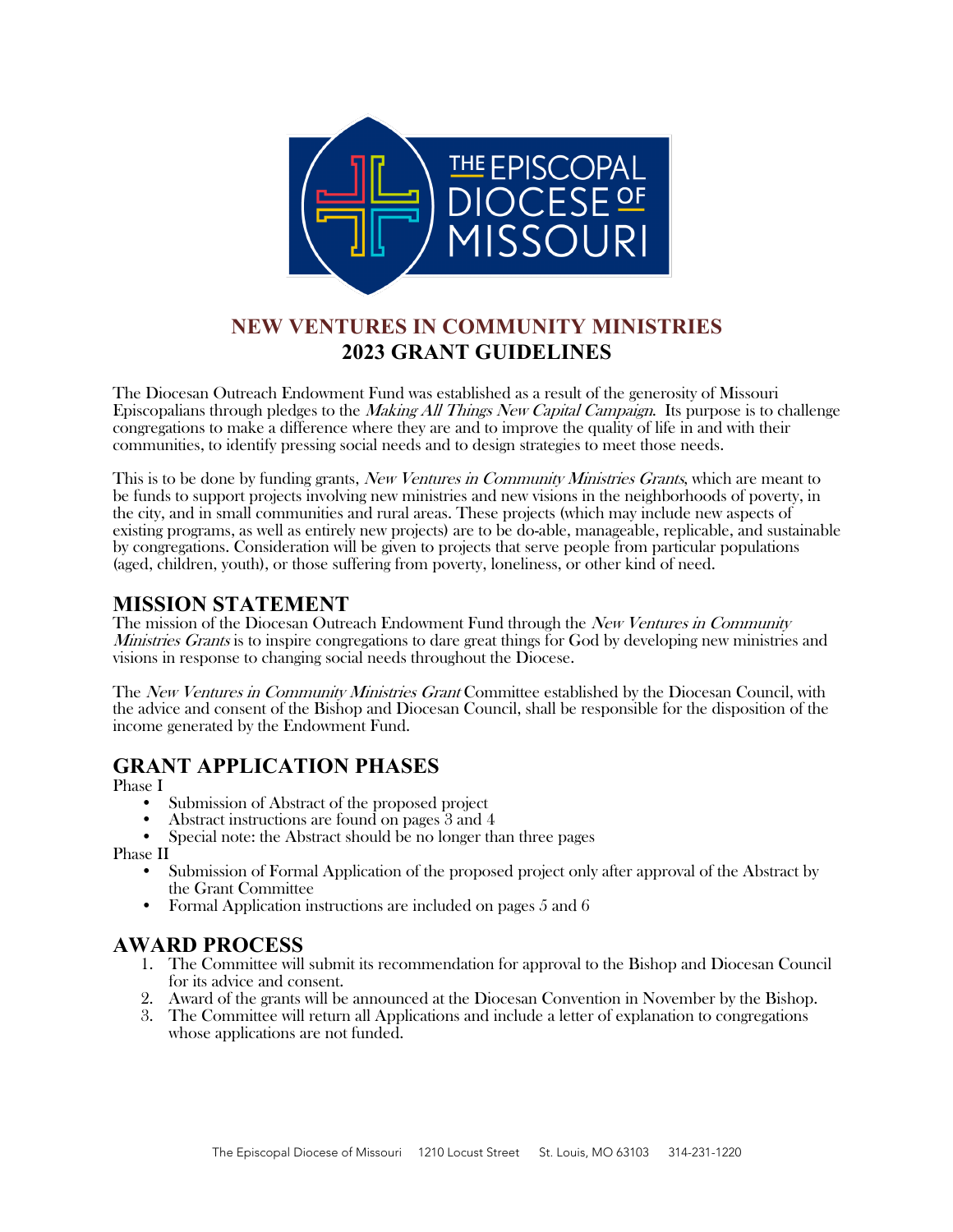### **AMOUNT OF EACH GRANT**

### Grant awards will range from a minimum of \$2,500.00 to a maximum of \$25,000.00.

- 1. The one-year Grant will be disbursed to the Grant recipient at quarterly intervals unless otherwise justified by the applicant's spending plan and agreed to at the time the Grant is awarded; provided, however, that Grant disbursements may be delayed and rolled over in the event of reasonable delays in the applicable project relating to the Grant.
- 2. The Committee will be responsible for advising Desiree Brattin, Canon for Finance and Administration, of the amount of the award of each Grant and the recommended quarterly allotment, including with respect to any delayed or rolled-over disbursements.

### **REPORTING TO BISHOP AND DIOCESAN COUNCIL**

At the February meeting the Committee will report to the Bishop and Diocesan Council the accomplishments of each program that received an award the previous year.

# **DISCRETIONARY POLICY SUBJECT TO CHANGE**

Whether a grant will be awarded is within the discretion of the Bishop and Diocesan Council. This policy is subject to repeal or modification at any time, in accordance with Diocesan Canon VI.1.

The New Ventures in Community Ministries Committee, in agreement with the Bishop and Diocesan Council, may from time to time consider emergency or other time sensitive grants outside the Formal Application process. Acceptance of any grant proposal outside the timetable listed below is at the sole discretion of these bodies. The timetable for the Formal Application process is as follows:

| Week of June 13, 2022                | The Committee for <i>New Ventures in Community Ministries Grant</i><br>announces the process for applying for the grants. Application material is<br>available from the Offices of the Bishop. |
|--------------------------------------|------------------------------------------------------------------------------------------------------------------------------------------------------------------------------------------------|
| July 15, 2022                        | Deadline for submitting Abstracts to the Committee, via the Offices of the<br>Bishop.                                                                                                          |
| <b>August 8, 2022</b>                | Notice of acceptance or regret regarding Abstracts. Congregations notified<br>whether or not they should proceed to Phase II of grant application.                                             |
| September 8, 2022                    | Deadline for submitting Formal Application.                                                                                                                                                    |
| Mid-October 2022                     | Committee receives advice and consent of the Bishop and Diocesan<br>Council.                                                                                                                   |
| Diocesan Convention<br>November 2022 | Bishop will announce the grant awards. Committee notifies<br>congregations that did not receive awards before the convention                                                                   |
| Mid-January, 2023                    | Grant money is available mid-January and distributed upon request.                                                                                                                             |

### **Timetable for Abstract and Formal Application process**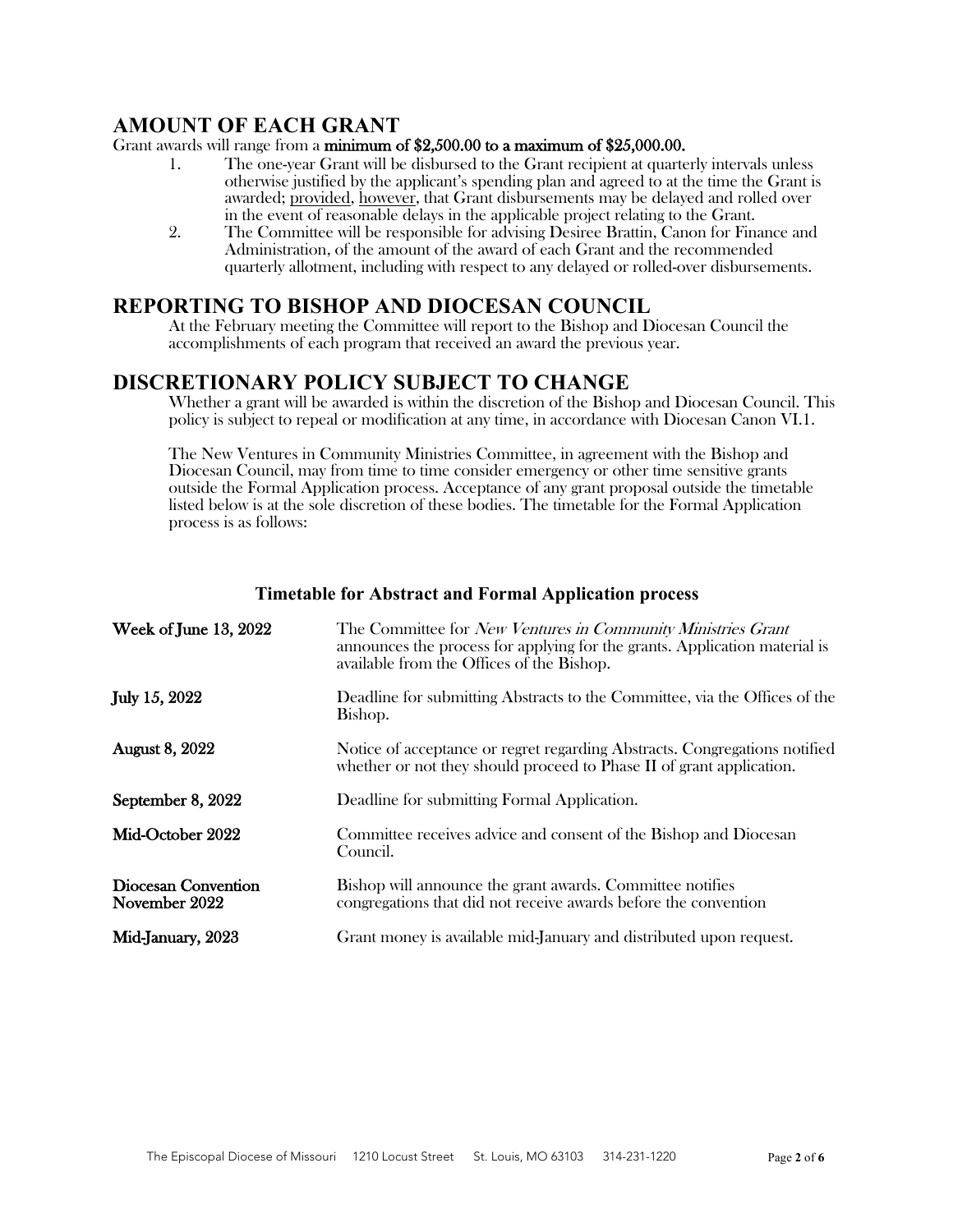# **PHASE I - ABSTRACT INSTRUCTIONS**

Please prepare a two-page Abstract with the information requested in items A-D below. The third page of the Abstract should include the information requested in item E and F below. Final reminder: the complete Abstract must not be more than three (3) pages in length.

- A. Identification of the population to be served and the need/s the project will address.<br>a. Consideration will be given to projects that serve people of particular populations, the aged, children and youth, or those suffering from poverty, loneliness or any other kind of need.
	- b. The project may serve multiple populations.
	- c. The project may be aimed at working with a specific population and their interrelationships, i.e. if the population is children, the project could cover needs within the family.
	- d. Congregations are encouraged to work ecumenically or with community organizations.

#### B. Describe the project and the group that will be developing the project including phone numbers and an email address for the primary contact person.

- a. Projects need to be developed in concert with those in the population to be served and, if it involves a commodity exchange, the project should also involve a "relationship exchange."
- b. The project should encourage a greater involvement by congregations other than just throwing money at a problem. It is hoped that when the ministry being developed is operative, real two-way social relationships will develop between members of the population being served and the members of the congregation.

### C. State who or what group will oversee the project within the congregation.

- a. A commitment by the Vestry or Bishop's Committee is required.
- b. In the case of a project by more than one congregation or organization, it shall be required that the Abstract spells out the joint oversight.

#### D. The Abstract should indicate a process for program evaluation and state who will do the evaluation.

a. Explain how the project will be evaluated on-site for success, failure, surprise, and areas for improvement.

### CONTINUED ON NEXT PAGE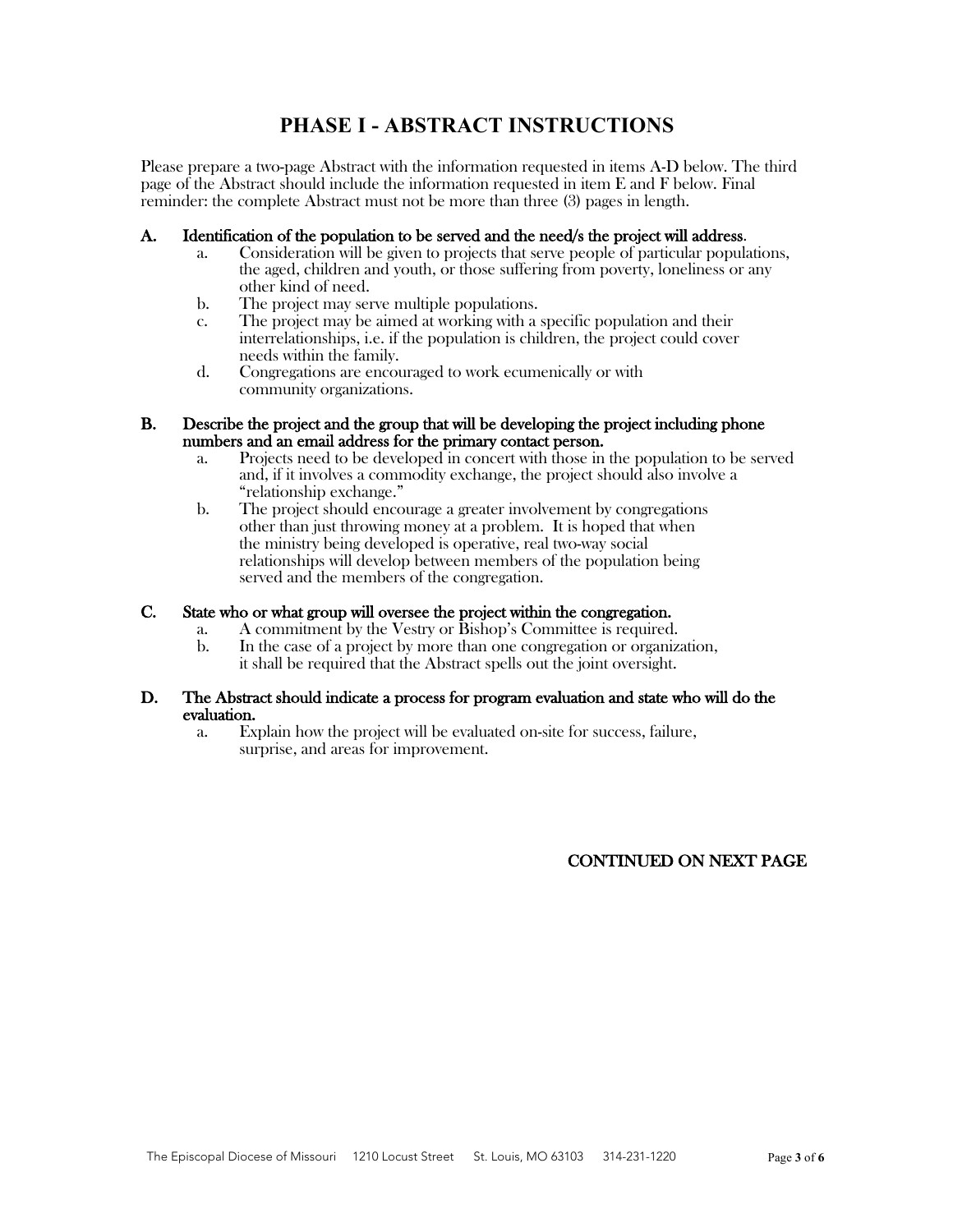# E. Outline on a third page the financial, real property, and human resources needed to start and run this project.<br>a. This list

- - -
- This list should include:<br>• total project cost<br>• amount of grant<br>• other funding sources<br>• "in-kind" services
	-
	- location of the project<br>
	equipment<br>  $\bullet$  services between the project
	-
	- personnel

### F. Verify that the congregation is in compliance with all applicable requirements of Canon Law and Diocesan Policies, including but not limited to a current audit.

The Committee will weigh during its deliberations a congregation's record of compliance with canonical requirements, Diocesan Policies and fulfillment of its obligations to the support of the Diocese.

### G. Send Abstract to:

Offices of the Bishop attn: NVCM Grant Committee

email: nvcmg@diocesemo.org

or USPS: 1210 Locust Street St. Louis, MO 63103 attn: NVCM Grant Committee

by JULY 15, 2022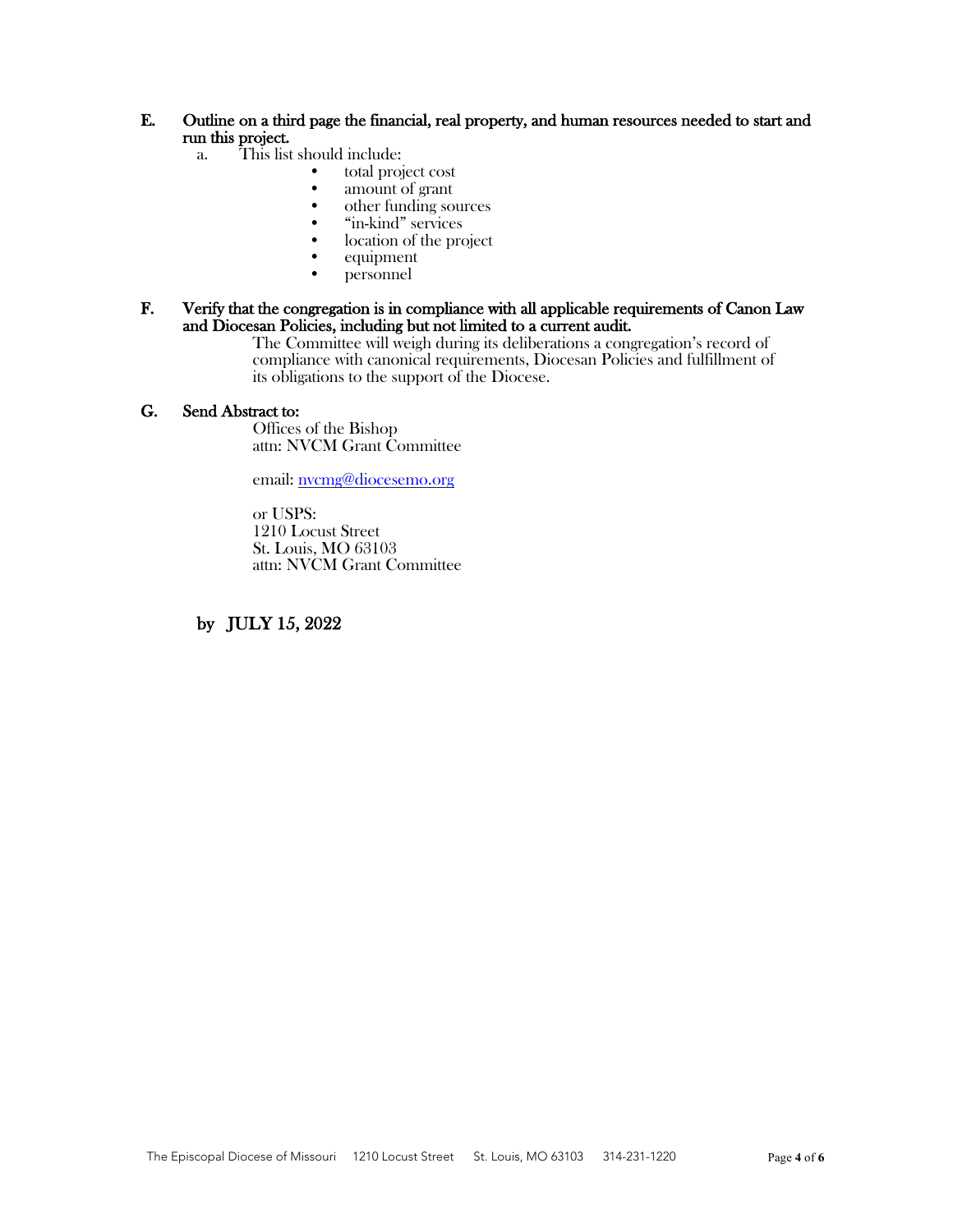# **PHASE II - SUBMISSION OF FORMAL APPLICATION**

Upon notification from the Committee to proceed, the congregation will prepare a detailed Formal Application for a Grant from the *New Ventures in Community Ministries Grant* which is to include:

### A. Title Page

- a. List the congregation(s) applying for the grant.
- b. The Grant amount being sought, the project's name, the time period the project will run, and the home base or site for the project.
- c. Name the primary contact for the project and the phone numbers (daytime and evening), mailing address, and email address.

#### B. Needs Statement

- a. Describe in detail the community being served and the need/s the Grant will address.
- b. Include how and why the community or population was selected and how they were involved in preparation of the needs assessment and the proposed outreach project.

### C. Project Description

- a. This section should outline the development of a work plan, including benchmarks that will be used as a guide to implement the project (who, what, where, how, and when).
- b. It should describe the project and estimate the number of people who will be served during the Grant period.
- c. How will the ministry build on and utilize the assets and talents of the population being served and the congregation?
- d. The description should illustrate what commodities are being exchanged during the ministry, the "relationship" ministry which will be fostered, and the anticipated outcomes of the project.

#### D. Evaluation Plan

- a. Explain how the project will be evaluated for successes and failures.
- b. Who will conduct the evaluation and when and how will the evaluation results be utilized in future management of the project?
- c. The evaluation process must involve looking at commodity and relationship exchange.
- d. Upon receiving a grant, an evaluation report must be submitted to the NVCM Committee by September 1, 2023 for reporting to Diocesan Council at the regularly scheduled September 2023 meeting.

### CONTINUED ON NEXT PAGE